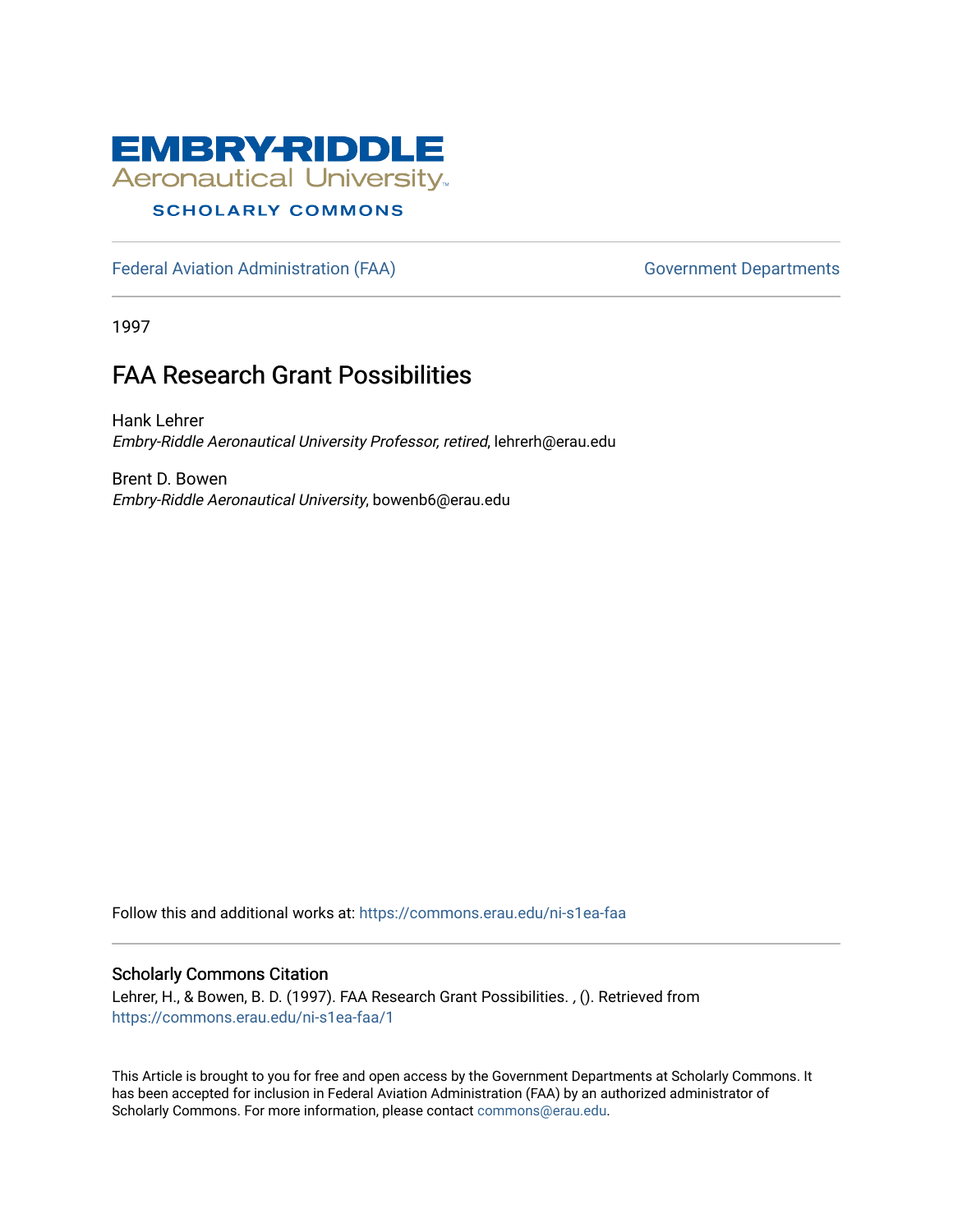## **Email from FAA concerning Involving UNO and the FAA in tribal college activities**

TO: henry lehrer, INTERNET:lehrerh@cwis.unomaha.edu DATE: 8/24/1997 9:03 PM

Re: Native American/Alaska Native Program, NASA & UNO (fwd.)

\*\*\*\*\*\*\*\*\*\*\*\*\*\*\*\*\*\*\*\*\*\*\*\*\*\*\*\*\*\*\*\*\*\*\*\*\*\*\*\*\*\*\*\*\*\*\*\*\*\*\*\*\*\*\*\*\*\*\*

Hank Lehrer, Ph.D. Professor Aviation Institute University of Nebraska at Omaha 422 Allwine Hall Omaha, NE 68182-0508 Phone 402-554-3683 Fax 402-554-3781 email lehrerh@unomaha.edu

"Luck is the residue of design" (Branch Rickey)

\*\*\*\*\*\*\*\*\*\*\*\*\*\*\*\*\*\*\*\*\*\*\*\*\*\*\*\*\*\*\*\*\*\*\*\*\*\*\*\*\*\*\*\*\*\*\*\*\*\*\*\*\*\*\*\*\*\*\*

---------- Forwarded message ---------- Date: Fri, 22 Aug 1997 14:33:28 -0400 From: Barbara Fuller fullerb@admin.tc.faa.gov To: lehrerh@unomaha.edu ` Cc: Barbara Fuller fullerb@admin.tc.faa.gov Larry Lackey Larry Lackey@admin.tc.faa.gov Subject: Native American/Alaska Native Program, NASA & UNO

Mr. Lehrer,

Larry had mentioned that you were scheduling a grant proposal writing workshop for Native Americans in your area. Could you give me information in regard to this activity?

I am the grants officer for the FAA's aviation research grants program. We are authorized to give grants to colleges, universities and not-for-profit institutions for various areas of aviation research. We can also give grants to for-profits if they are specifically researching security topics.

If you give me your address i will also send you some information about our program. We are also on the internet at

 www.tc.faa.gov/aar201/aar201\_index.html www.tc.faa.gov/aar201/page3.html www.tc.faa.gov/grants/solicitations/

As soon as i receive this information, i will speak with my supervisor to discuss how we can be more involved with this initiative. My telephone number is 609-485-4919. I will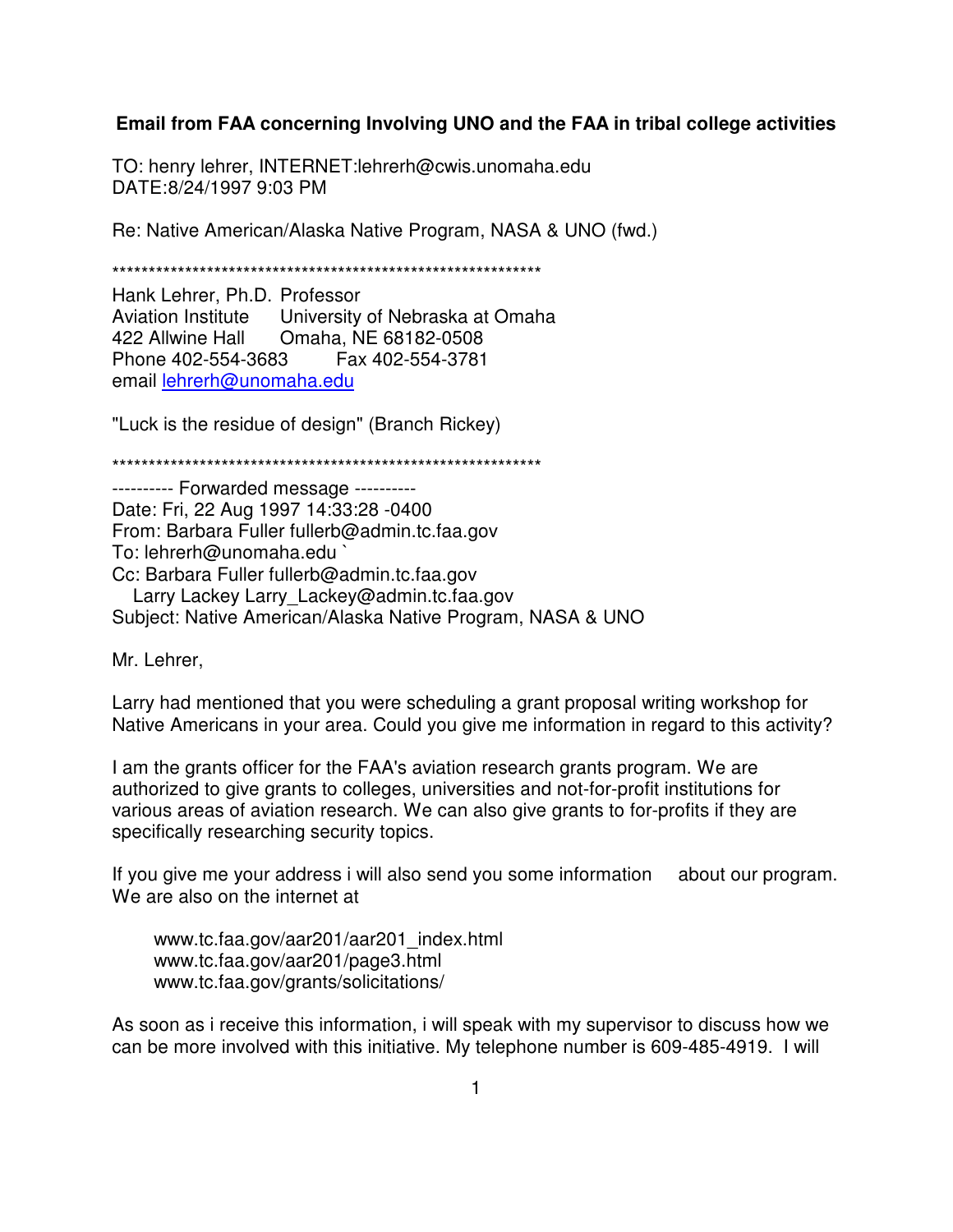be here until 5 pm today and will not return until august 28.

Looking forward to hearing from you.

Thanks.....

Barb Fuller

Forward Header Subject: Native American/Alaska Native Program, NASA & UNO Author: Larry Lackey at AHR-FOB10A Date: 8/20/97 3:43 PM

Barbara

The Presidential Executive Order was signed in 10/96. During the Spring of 1997 I was designated the coordinator for the development and implementation of a Native American/Alaska Native program in FAA to support the Executive Order. I had planned to develop a program.

Incorporating input from various sources, to include: existing programs in other DOT modes, tribal colleges, FAA regional offices and the members of the Native American/Alaska Native FAA Employee Association. One known component of the program was an Intern Program (which we did have this year with 2 Native American students).

With respect to the input sources: much of the other DOT programs involve intern programs, co-op programs, or an emphasis for construction contracts (FHWA, especially on reservation land). I have met with the tribal college umbrella organization, the American Indian Higher Education Consortium (AIHEC) and provided some suggestions about a survey being conducted which focuses on institutional capabilities of the tribal colleges. I will receive information on the results of the survey. A query to the regions as to completed and projected Native American programs essentially yielded nothing. Information from the Employee Association has been very slow to collect.

In short, when Hank Lehrer suggested meeting with the NASA representatives on the UNO grant I saw it as very fortuitous. Based on the focus of the UNO grant I see the opportunity for the FAA to become involved in a program which should yield a number of activities that can serve as models for use in the FAA regions. In addition, the NASA representatives indicated an interest in identifying and pursuing joint efforts with the FAA.

As I see it, the end result of a cooperative relationship could be the specification of